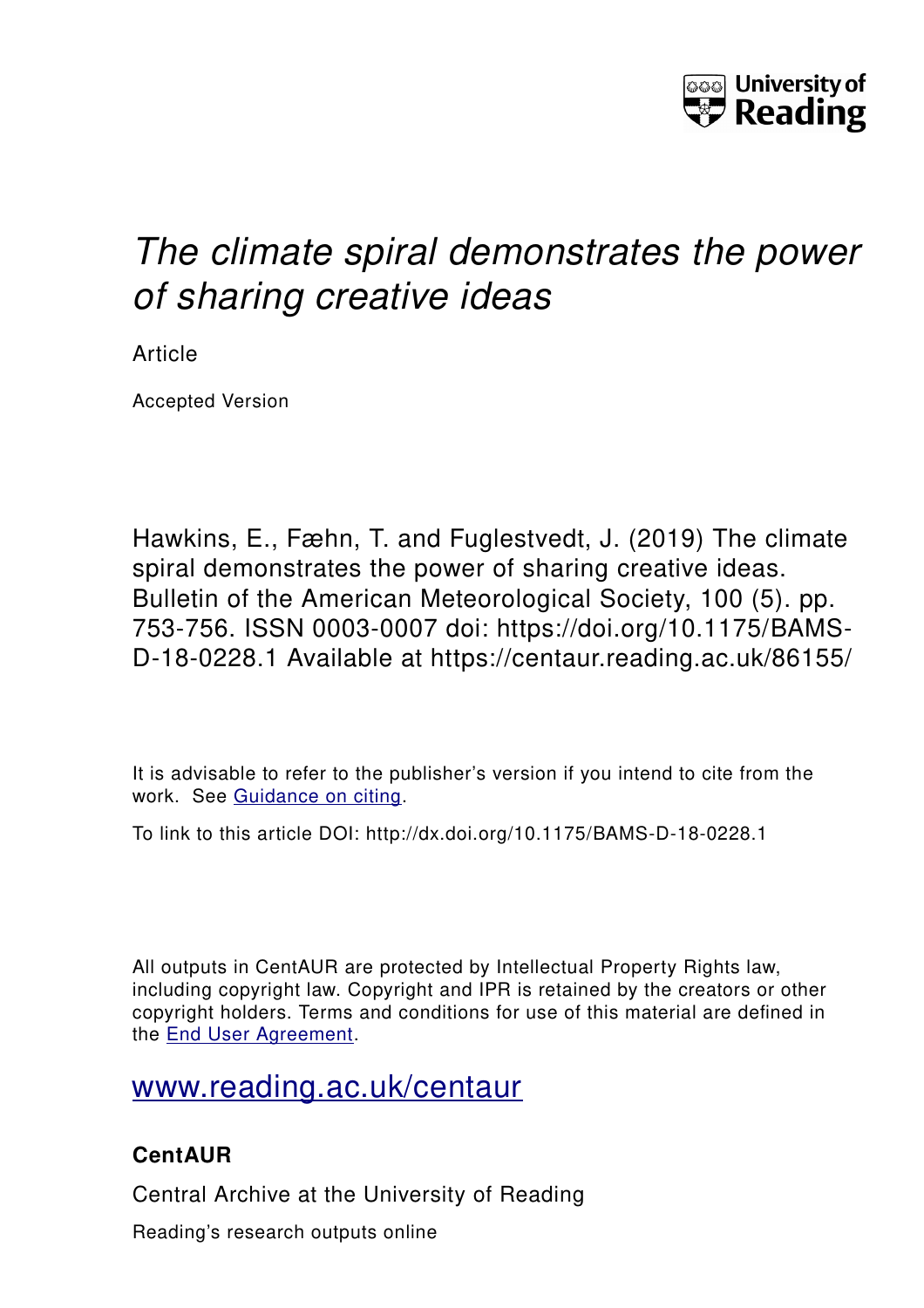## **The climate spiral demonstrates the power of sharing creative ideas**

### Ed Hawkins<sup>1</sup>, Taran Fæhn<sup>2</sup>, Jan Fuglestvedt<sup>3</sup>

<sup>1</sup> National Centre for Atmospheric Science, Department of Meteorology, University of Reading, Reading. RG6 6BB. UK.

<sup>2</sup> Research Department, Statistics Norway, PO Box 2633 St. Hanshaugen, N-0131 Oslo and Oslo Centre for Research on Environmentally friendly Energy (CREE), Norway.

<sup>3</sup> CICERO Center for International Climate Research, PO Box 1129, Blindern, 0318 Oslo, Norway

*Correspondence to*: Ed Hawkins [\(e.hawkins@reading.ac.uk\)](mailto:e.hawkins@reading.ac.uk) or the authors on twitter: @ed hawkins, @taranfn, @janfug

#### 10 **Abstract**

Graphical visualisations have the potential to engage diverse audiences in understanding the changes to our climate, especially when spread worldwide using both traditional and social media. The animated global temperature spiral was one of the first climate graphics to 'go viral', being viewed by millions of people online and by more than a billion people when it was used in the Opening Ceremony of the 2016

15 Rio Olympics. The idea, design and communication aspects that led to the successes of this animated graphic are discussed, highlighting the benefits to scientists of engaging actively online and openly sharing their creative ideas.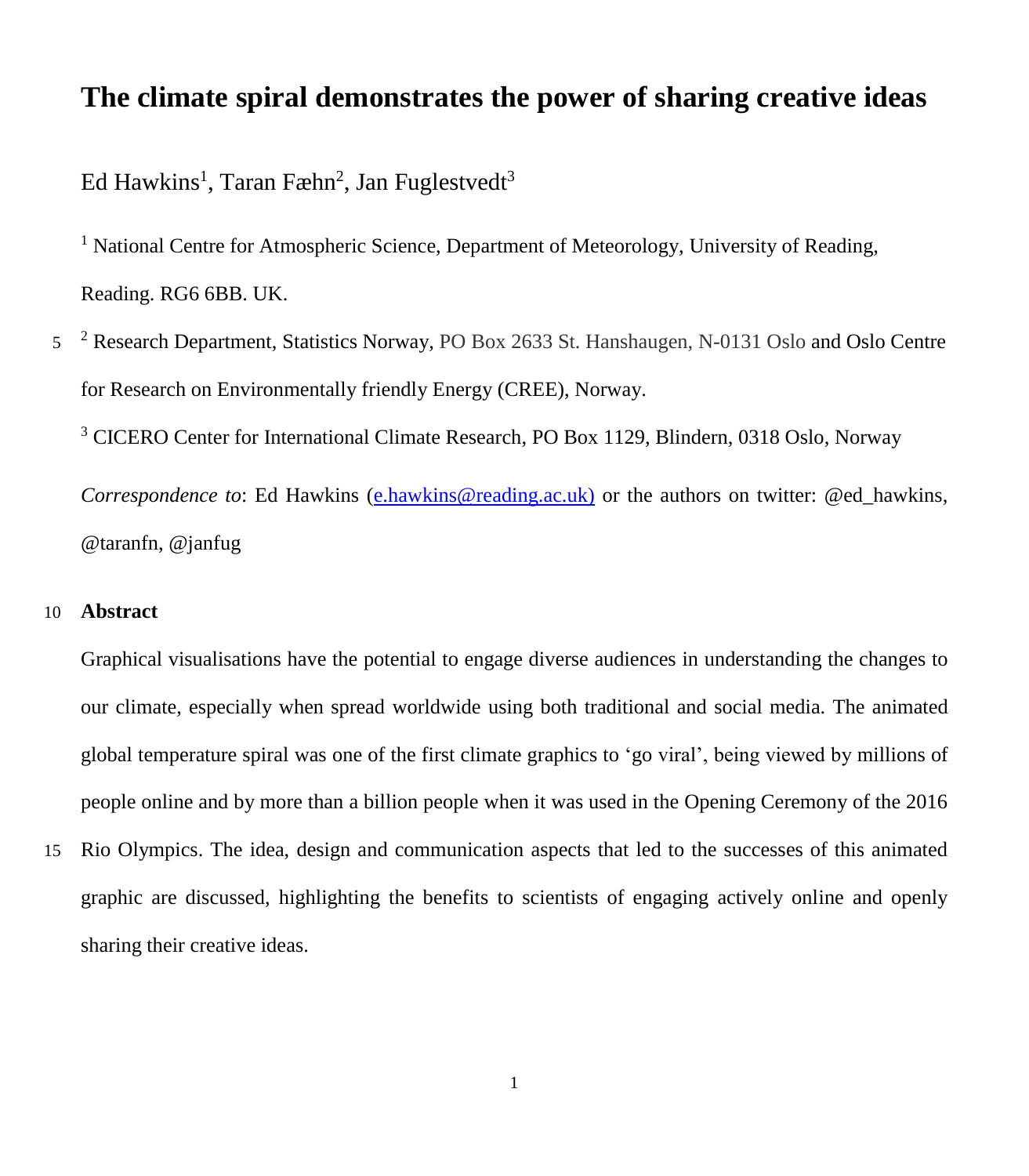On 10<sup>th</sup> May 2016, an animated spiral graphic showing the familiar rise of global temperatures in an unfamiliar way (Figure 1; Supp. Info.) was published on Twitter and subsequently went 'viral'. The original tweet (Hawkins, 2016a) has been viewed more than 3.7 million times but the reach issubstantially

- 5 larger when considering other media channels. For example, the animation was viewed several million times on various Facebook pages and through many online stories (e.g. Mooney 2016, Plumer 2016). Prominent people known to have used or shared the graphic include Elon Musk, Bernie Sanders, the artist Banksy and senior policymakers in the UK and Australia. It was even shortlisted for a design award (Information is Beautiful 2016) and translated into several different languages by the U.S. Department of
- 10 State (2016) for their online webpages.

The most high-profile appearance of the visualisation was during the Opening Ceremony of the 2016 Rio Olympics, which included a section about climate change; probably the most watched broadcast about the climate ever. The animated climate spiral was used to emphasise how global temperatures have already increased, being viewed by more than a billion people, many of whom may not have been

15 previously exposed to climate science so directly (Koekoek, 2016). We discuss possible reasons why the climate spiral became so popular and describe how it was designed and created, with the aim of enhancing graphical visualisation and engagement throughout climate science. The story highlights the power of creativity, social media, open data, sharing of ideas, and collaboration between scientists who never met in person until more than two years later.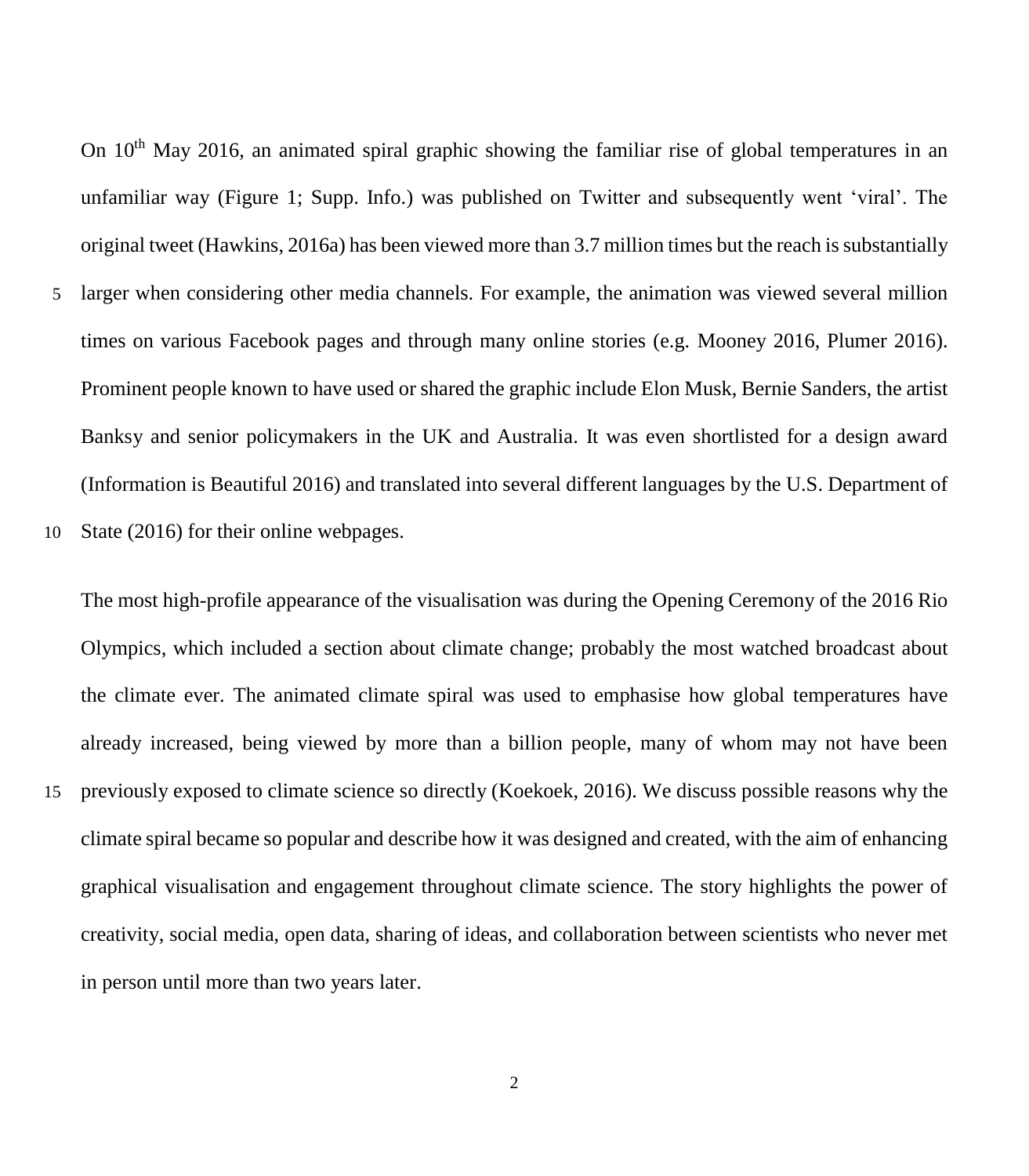#### **The data and the idea**

The original idea for creating a spiral graphic came when author JF showed author TF some earlier graphics produced by author EH which had used stacked horizontal lines to represent global temperatures from January to December in each year since 1850 (Hawkins, 2016b). TF suggested that connecting

- 5 December to the following January to create a spiral would show the evolution of temperatures in a more dynamic way. JF thought this was a great idea and sent an email to EH, who he had never met, including the phrase *'this is just a (crazy) thought'*. EH found this hard to ignore and so further developed the idea and produced the graphic; subsequent email discussions between all the authors refined the design before it was published online.
- 10 The underlying data is the HadCRUT4 temperature dataset (Morice et al. 2012) which, at the time, included monthly values for global mean surface temperatures from January 1850 until March 2016. Since average global temperature in 1850-1900 was adopted as an approximation of pre-industrial conditions by the Intergovernmental Panel on Climate Change (Stocker et al. 2013), we chose to measure change relative to this level. The spiral therefore displays global temperature differences relevant to the
- 15 aim of the Paris Agreement (2015) to hold 'the increase in the global average temperature to well below  $2^{\circ}$ C above pre-industrial levels and pursuing efforts to limit the temperature increase to 1.5 $^{\circ}$ C'. The different seasonal characteristics of temperature change are also visible, with the largest anomalies appearing in boreal winter, coinciding with the seasonal phase of the El-Nino Southern Oscillation (ENSO). Figure 1 has been updated from the original version to include data until the end of 2018.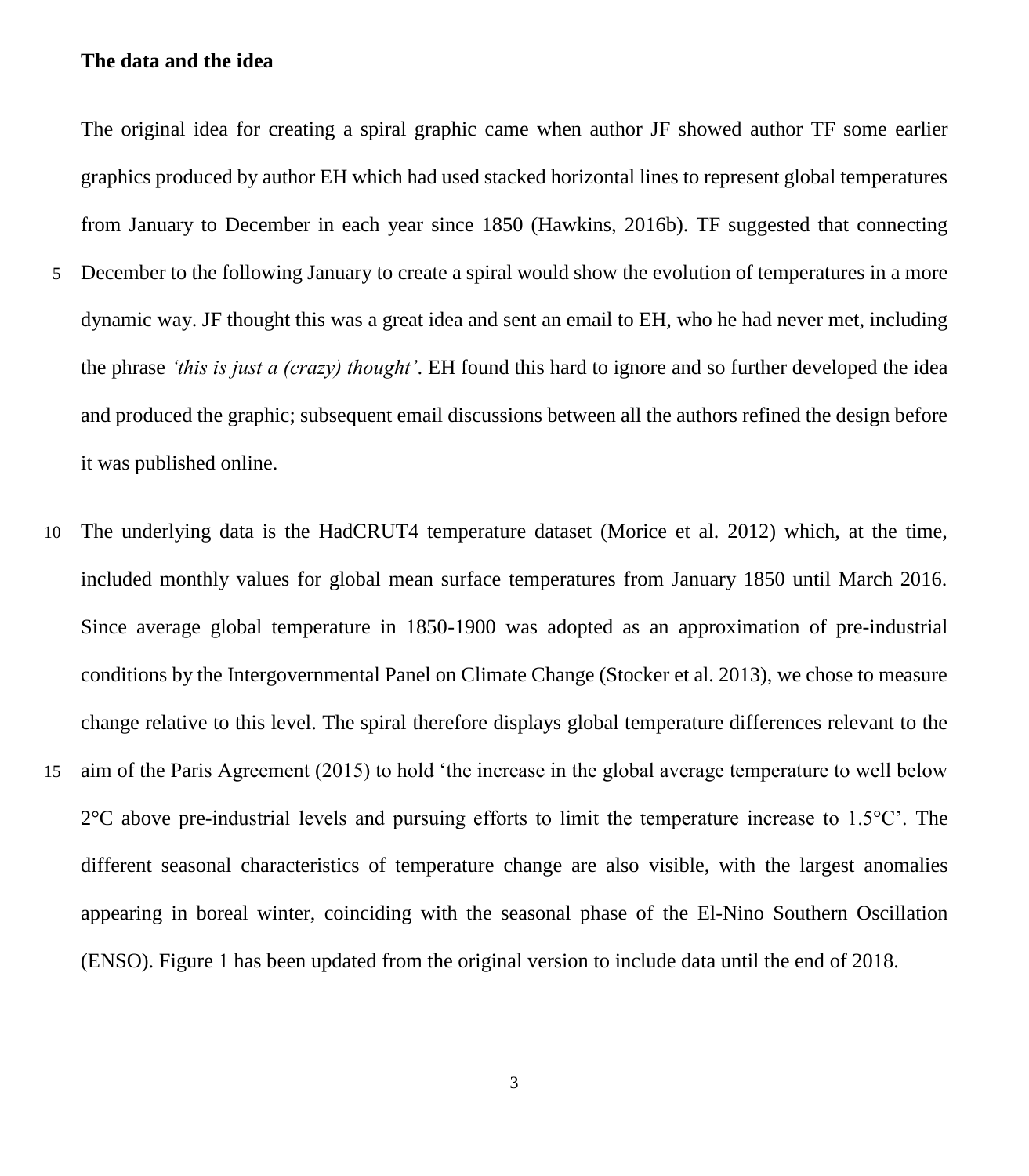Possible scientific criticisms of the design include that uncertainty is not visualized, and that, despite clearly labelling the temperature limits, a viewer may interpret the *area* of each circle as representing the change rather than the *radius*. In this case, the change may appear to be faster than it is. However, the area arguably grows more in line with the damage of global temperature change, which can be expected

5 to be super-linear (Arent et al. 2014).

#### **Why was the graphic so popular?**

Effective communication of how and why our climate is changing is challenging. The primary culprit – carbon dioxide – is invisible and the worst effects often seem remote in both space and time. As climate researchers we have access to bewildering amounts of data, but how do we best distil this complex

10 information to make the risks of climate change easily understandable to the general public? Moser (2010) highlights the important role of the messenger, imagery, emotion, consistent messaging and keeping the audience's attention.

With hindsight, many of the design and communication aspects of the spiral resonate with the factors emphasised by Moser (2010). First, the choice to use temperature  $-$  a variable that the public is very

- 15 familiar with makes it feel instantly relevant and understandable. In addition, the graphic was produced by scientists, who tend to be trusted messengers. Importantly, the visualisation does not look like a traditional 'boring' scientific graph or require any complex interpretation; it is intuitive and eye-catching. Our impression is that the similarity with a circle or clock, usually regular and predictable, that gradually changes to be irregular, is effective imagery for communicating the temperature changes. The animated
- 20 nature of the graphic is fundamental: it tells a story to the viewer about how temperatures are changing.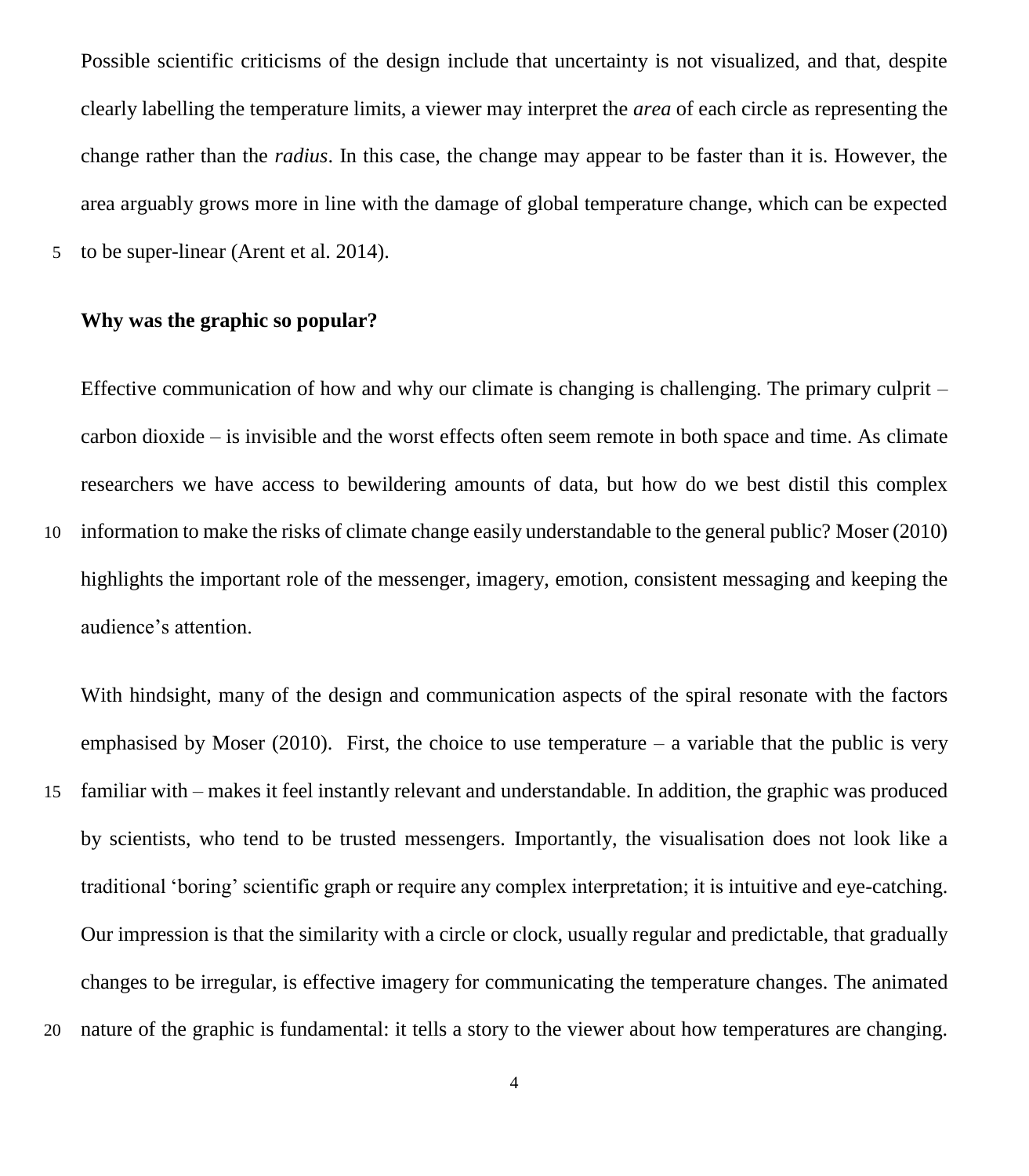The animation is not too long, ensuring attention is maintained, and as the temperatures rise substantially it influences emotions by providing a visual surprise at the end. Many viewers reporting watching the animation over and over again for these reasons.

The year counter was placed in the centre of the graphic to ensure visibility and the colours were chosen 5 to aid interpretation and add to the message. The internationally adopted temperature limits are shown in red that emotionally signify 'danger'. The spiral starts using dark blue and ends with yellow to emphasise that we have not yet reached those 'dangerous' levels. Although it may be tempting to use the analogy that temperatures are 'spiralling out of control', as some media stories did, an alternative (and more positive) message is rather that decision makers and society can still take control and choose to avoid 10 danger.

But, even well-designed and effective visualisations may not be widely seen or shared. Social media provides a new way of enabling 'many-to-many' communication and has been found to be an effective tool for raising the profile of climate science (e.g. Pavlov et al. 2018). In particular, Twitter is now actively used by several thousand climate scientists to discuss, engage and communicate, thus raising their profile 15 amongst peers and the public. Importantly, the platform allows a story to be consumed within the social media bubble rather than requiring a journey to another website (Hope 2016) and provides a relatively easy way of presenting information which can be subsequently amplified by journalists, the media and highly popular accounts. These factors facilitated the spiral's spread to over a billion people. In addition, the timing of the publication was favourable, though perhaps fortuitous. It came a few months after the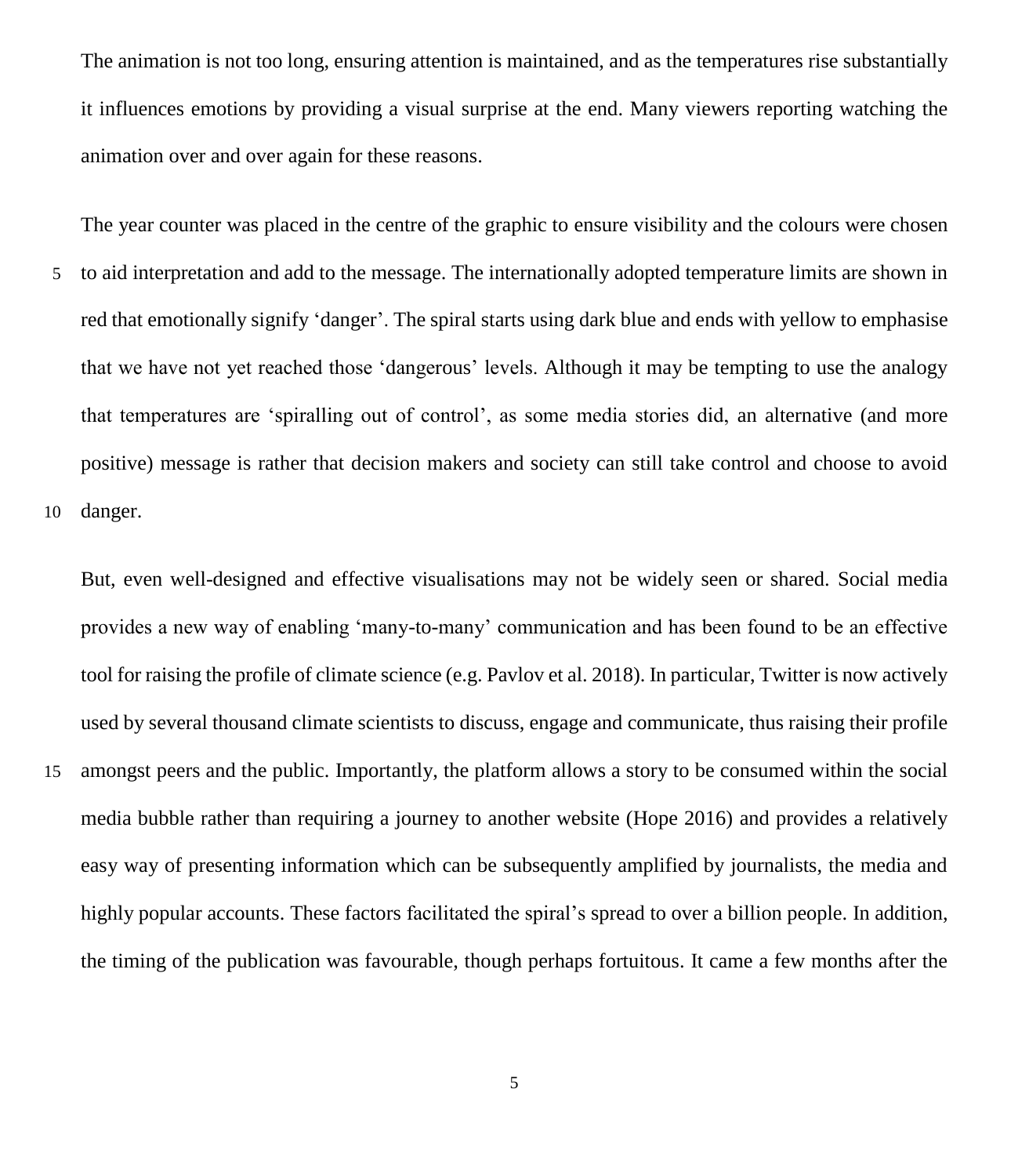1.5C target had been adopted at COP21, and during a large El Nino event which pushed global temperatures slightly higher in 2016-7.

We believe that the reason why the spiral went viral is the combination of a creative idea, collaboration, design, timing and, importantly, openness and possibility for sharing on social media, both within and

- 5 beyond the research community. This has facilitated a diffusion of the spiral in various forms (Hawkins, 2016c), and its message to be communicated at various fora and to diverse stakeholders. The spiral has stimulated collaborations and inspired other climate scientists to produce a range of visualisations of climatic changes which have also been widely shared (e.g. Schmidt 2017, Lipponen 2017, Labe 2018, Hawkins 2018, Lipponen 2018). These are all examples of how unrestricted sharing of data and creative
- 10 ideas are beneficial. We are delighted that our small contribution has led to a spiralling of creativity and we encourage others to experiment and continue sharing ideas.

#### **Acknowledgements**

EH was funded by the UK National Centre for Atmospheric Science (NCAS), and by the Natural Environment Research Council (grant: NE/I020792/1). We thank Simon Evans for producing a small

15 enough version of the animated graphic to be uploaded onto Twitter initially, Anders Levermann for suggesting that we write a short discussion about the spiral, two anonymous reviewers whose comments improved this discussion, and everyone who has shared and used the spiral.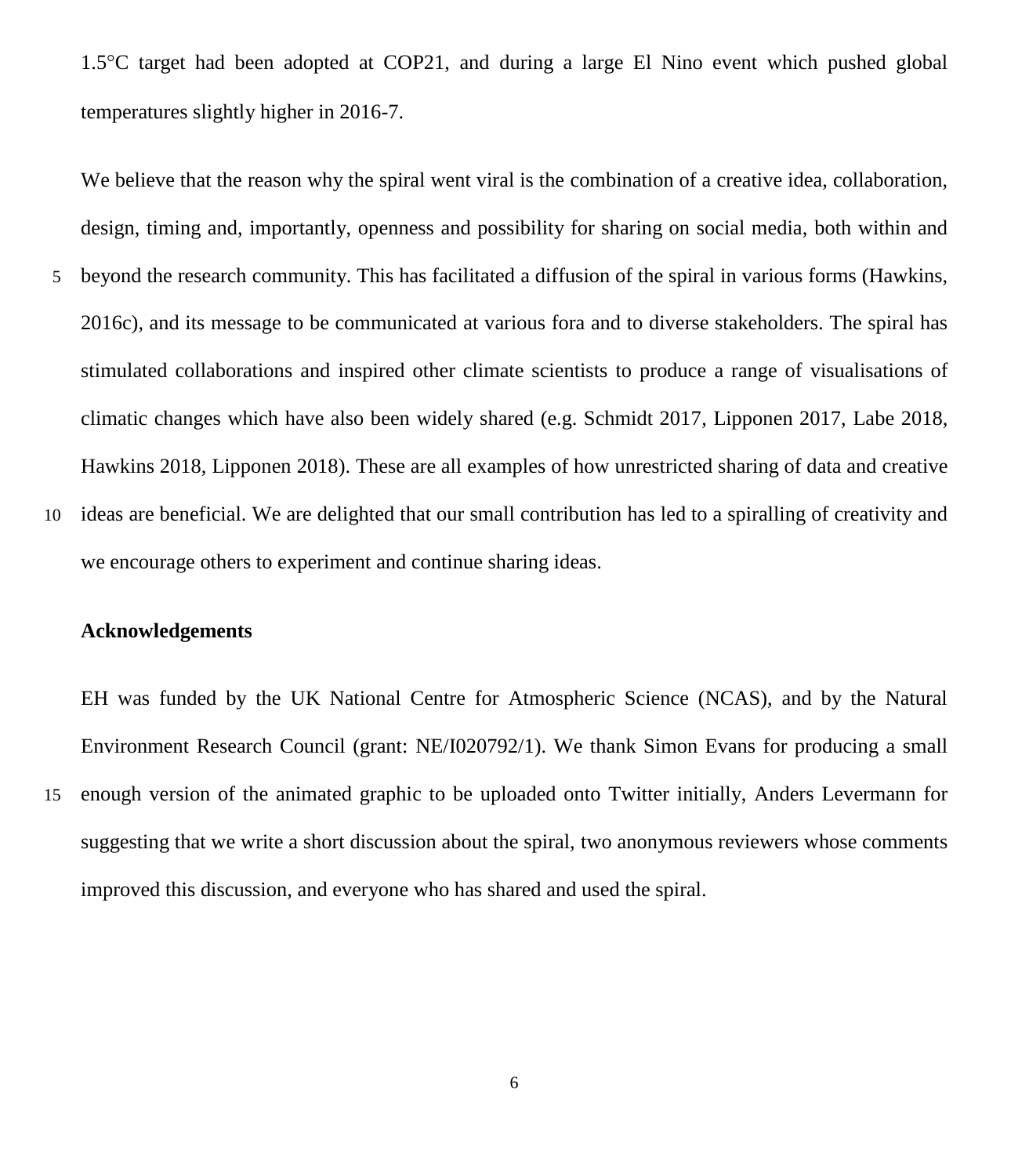#### **References**

Arent, D.J., R.S.J. Tol, E. Faust, J.P. Hella, S. Kumar, K.M. Strzepek, F.L. Tóth, and D. Yan: Key economic sectors and services. In: Climate Change 2014: Impacts, Adaptation, and Vulnerability. Part A: Global and Sectoral Aspects. Contribution of Working Group II to the Fifth Assessment Report of

- 5 the Intergovernmental Panel on Climate Change [Field, C.B., V.R. Barros, D.J. Dokken, K.J. Mach, M.D. Mastrandrea, T.E. Bilir, M. Chatterjee, K.L. Ebi, Y.O. Estrada, R.C. Genova, B. Girma, E.S. Kissel, A.N. Levy, S. MacCracken, P.R. Mastrandrea, and L.L. White (eds.)]. Cambridge University Press, Cambridge, United Kingdom and New York, NY, USA, pp. 659-708, 2014 Hawkins, E.: Spiralling global temperatures from 1850-2016,
- 10 [https://twitter.com/ed\\_hawkins/status/729753441459945474,](https://twitter.com/ed_hawkins/status/729753441459945474) 2016a

Hawkins, E.: Global temperature changes since 1850, [http://www.climate-lab-book.ac.uk/2016/global](http://www.climate-lab-book.ac.uk/2016/global-temperature-changes-since-1850/)[temperature-changes-since-1850/,](http://www.climate-lab-book.ac.uk/2016/global-temperature-changes-since-1850/) 2016b

Hawkins, E.: Climate spirals, [http://www.climate-lab-book.ac.uk/spirals,](http://www.climate-lab-book.ac.uk/spirals) 2016c

Hawkins, E.: Visualising global temperature change since records began in 1850,

15 [https://twitter.com/ed\\_hawkins/status/999242147135188993,](https://twitter.com/ed_hawkins/status/999242147135188993) 2018

Hope, M: Temperature spiral goes viral, Nature Climate Change, 6, 657, 2016.

Information is Beautiful: [https://www.informationisbeautifulawards.com/showcase/1428-climate-](https://www.informationisbeautifulawards.com/showcase/1428-climate-spirals)

[spirals,](https://www.informationisbeautifulawards.com/showcase/1428-climate-spirals) 2016

Koekoek, P: How the climate action community reacted to Rio's Olympic

20 surprise, [https://www.climate-kic.org/how-the-climate-action-community-reacted-to-rios-olympic](https://www.climate-kic.org/how-the-climate-action-community-reacted-to-rios-olympic-surprise/)surprise/<sub>, 2016</sub>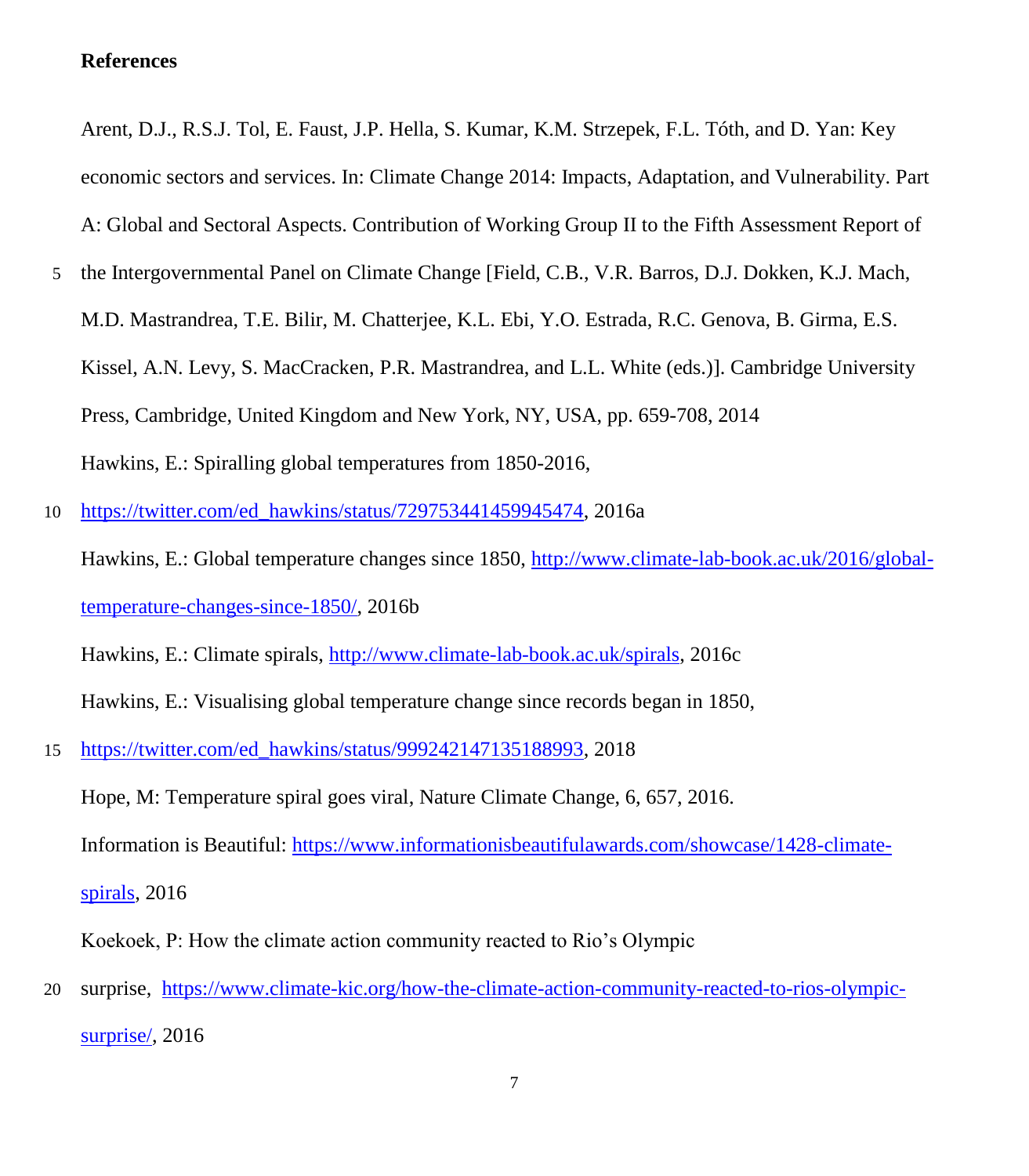Labe, Z.: The extreme event continues to unfold in the high Arctic today,

[https://twitter.com/ZLabe/status/967838618252320768,](https://twitter.com/ZLabe/status/967838618252320768) 2018

Lipponen, A.: Temperature anomalies arranged by country 1900 – 2016, [https://twitter.com/anttilip/status/892318734244884480,](https://twitter.com/anttilip/status/892318734244884480) 2017

5 Lipponen, A.: Temperature anomalies 1880-2017 by country,

[https://twitter.com/anttilip/status/1033342041474969601,](https://twitter.com/anttilip/status/1033342041474969601) 2018

Mooney, C.: This scientist just changed how we think about climate change with one GIF, [https://www.washingtonpost.com/news/energy-environment/wp/2016/05/11/this-scientist-just-changed](https://www.washingtonpost.com/news/energy-environment/wp/2016/05/11/this-scientist-just-changed-how-we-think-about-climate-change-with-one-gif/)[how-we-think-about-climate-change-with-one-gif/,](https://www.washingtonpost.com/news/energy-environment/wp/2016/05/11/this-scientist-just-changed-how-we-think-about-climate-change-with-one-gif/) 2016 (subscription required)

10 Morice, C. P., J. J. Kennedy, N. A. Rayner, and P. D. Jones: Quantifying uncertainties in global and regional temperature change using an ensemble of observational estimates: The HadCRUT4 dataset, J. Geophys. Res., 117, D08101, doi:10.1029/2011JD017187, 2012 Moser, S. C., Communicating climate change: history, challenges, process and future directions. WIREs

Clim Change, 1: 31-53. doi:10.1002/wcc11, 2010

- 15 Pavlov A. et al., Does Your Lab Use Social Media?: Sharing Three Years of Experience in Science Communication, BAMS, 99, 1135–1146, https://doi.org/10.1175/BAMS-D-17-0195.1, 2018 Plumer, B: This viral climate GIF offers an incredibly clear view of rising temperatures, [https://www.vox.com/2016/5/10/11643864/global-warming-spiral-temperatures,](https://www.vox.com/2016/5/10/11643864/global-warming-spiral-temperatures) 2016 Schmidt, G.: Global average monthly temperature distributions since the 19th Century from GISTEMP,
- 20 [https://twitter.com/ClimateOfGavin/status/887522165196820480,](https://twitter.com/ClimateOfGavin/status/887522165196820480) 2017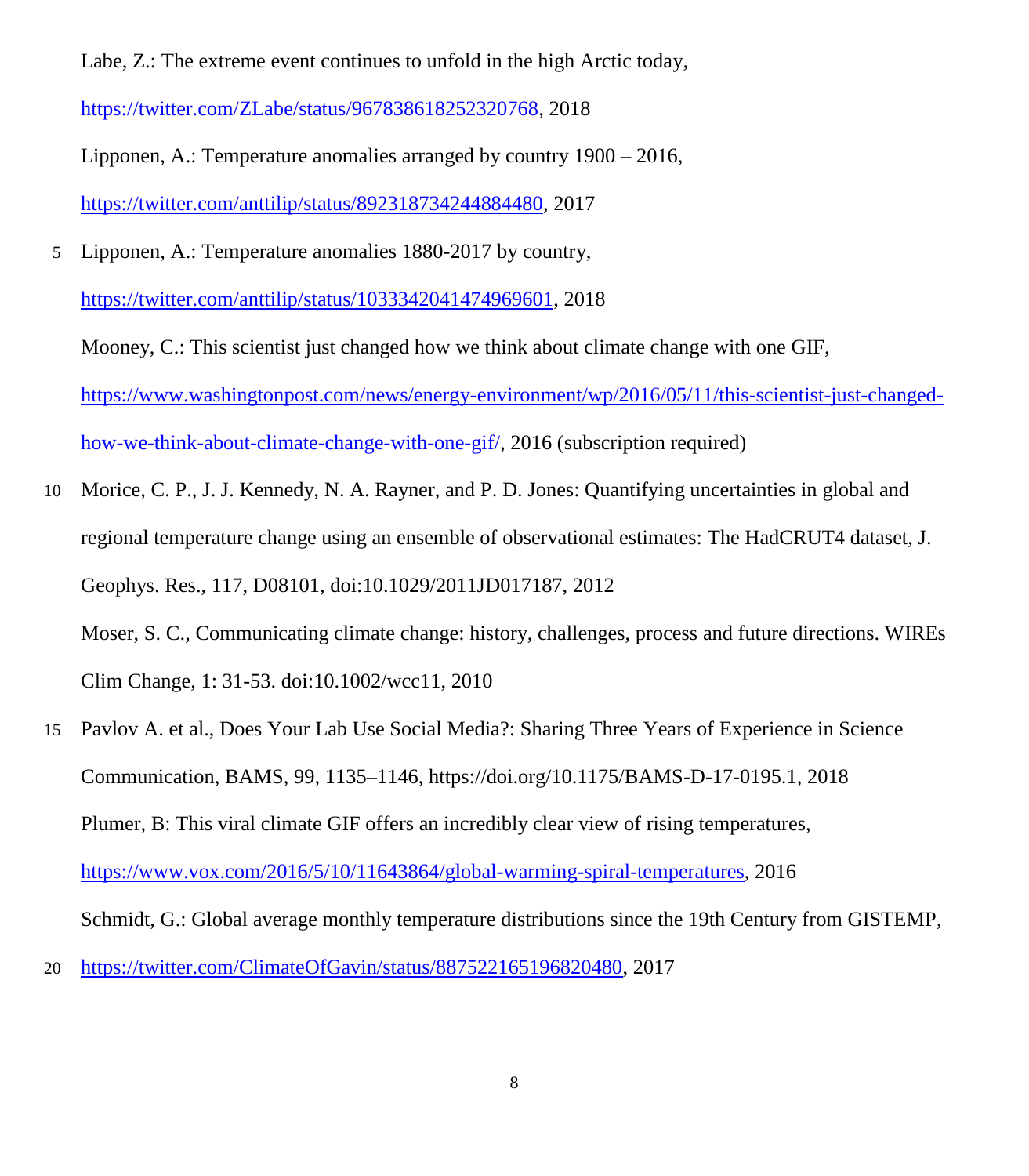Stocker, T.F., D. Qin, G.-K. Plattner, L.V. Alexander, S.K. Allen, N.L. Bindoff, F.-M. Bréon, J.A. Church, U. Cubasch, S. Emori, P. Forster, P. Friedlingstein, N. Gillett, J.M. Gregory, D.L. Hartmann, E. Jansen, B. Kirtman, R. Knutti, K. Krishna Kumar, P. Lemke, J. Marotzke, V. Masson-Delmotte, G.A. Meehl, I.I. Mokhov, S. Piao, V. Ramaswamy, D. Randall, M. Rhein, M. Rojas, C. Sabine, D. Shindell,

- 5 L.D. Talley, D.G. Vaughan and S.-P. Xie: Technical Summary. In: Climate Change 2013: The Physical Science Basis. Contribution of Working Group I to the Fifth Assessment Report of the Intergovernmental Panel on Climate Change [Stocker, T.F., D. Qin, G.-K. Plattner, M. Tignor, S.K. Allen, J. Boschung, A. Nauels, Y. Xia, V. Bex and P.M. Midgley (eds.)]. Cambridge University Press, Cambridge, United Kingdom and New York, NY, USA, pp. 33–115, doi:10.1017/
- 10 CBO9781107415324.005, 2013.

U.S. Department of State: You haven't seen climate change like this before, [https://share.america.gov/climate-change-like-youve-never-seen/,](https://share.america.gov/climate-change-like-youve-never-seen/) 2016